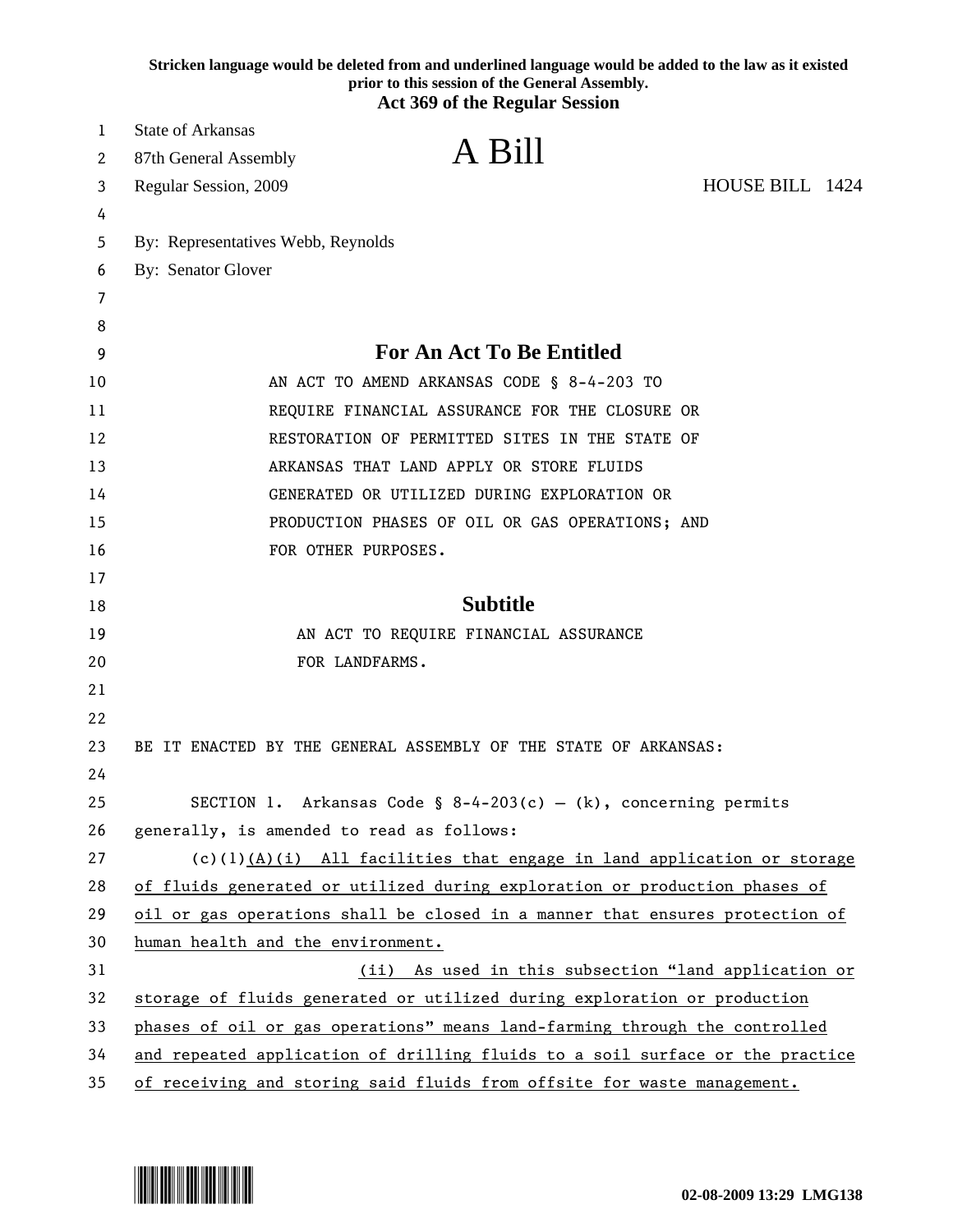| 1            |                                                                               |
|--------------|-------------------------------------------------------------------------------|
| $\mathbf{2}$ | Surface facilities associated with Class II<br>(iii)                          |
| 3            | injection wells are specifically excluded from the requirements of this       |
| 4            | subsection (c).                                                               |
| 5            | (iv) Land applications at the drilling or                                     |
| 6            | exploration site that are authorized under any general permit issued by the   |
| 7            | department are excluded from the requirements of this subsection (c).         |
| 8            | (B) By October 1, 2009, each existing permitted facility                      |
| 9            | regulated under this subsection (c) shall submit to the department the        |
| 10           | following:                                                                    |
| 11           | (i) A plan to close the permitted facility and make                           |
| 12           | any site restoration deemed necessary by the department;                      |
| 13           | (ii) A detailed cost estimate to close and                                    |
| 14           | restore the permitted facility that meets the requirements of this subsection |
| 15           | (c) and is approved by the department; and                                    |
| 16           | (iii) A financial mechanism that demonstrates to the                          |
| 17           | department's satisfaction the permittee's financial ability to ensure         |
| 18           | adequate closure and any necessary restoration of the permitted facility in   |
| 19           | accordance with the requirements of this subsection $(c)$ .                   |
| 20           | The department shall not issue, modify, or renew a<br>(C)                     |
| 21           | permit for facilities regulated under this subsection (c) without the permit  |
| 22           | applicant first demonstrating to the department's satisfaction the            |
| 23           | applicant's financial ability to ensure adequate closure and any necessary    |
| 24           | restoration of the permitted facility in accordance with the requirements of  |
| 25           | this subsection (c).                                                          |
| 26           | (D)(i) The amount of any financial assurance                                  |
| 27           | required under this subsection (c) shall be equal to or greater than the      |
| 28           | detailed cost estimate for a third party to close the permitted facility in   |
| 29           | accordance with closure plans approved by the department.                     |
| 30           | The detailed cost estimate shall be prepared by<br>(ii)                       |
| 31           | an independent professional consultant.                                       |
| 32           | (iii) On or before August 15 of each year, a                                  |
| 33           | permittee shall submit to the department for approval a detailed cost         |
| 34           | estimate to close and restore the permitted facility in accordance with       |
| 35           | closure plans that have been approved by the department.                      |
| 36           | $(E)(i)$ For new permits, the applicant shall submit to the                   |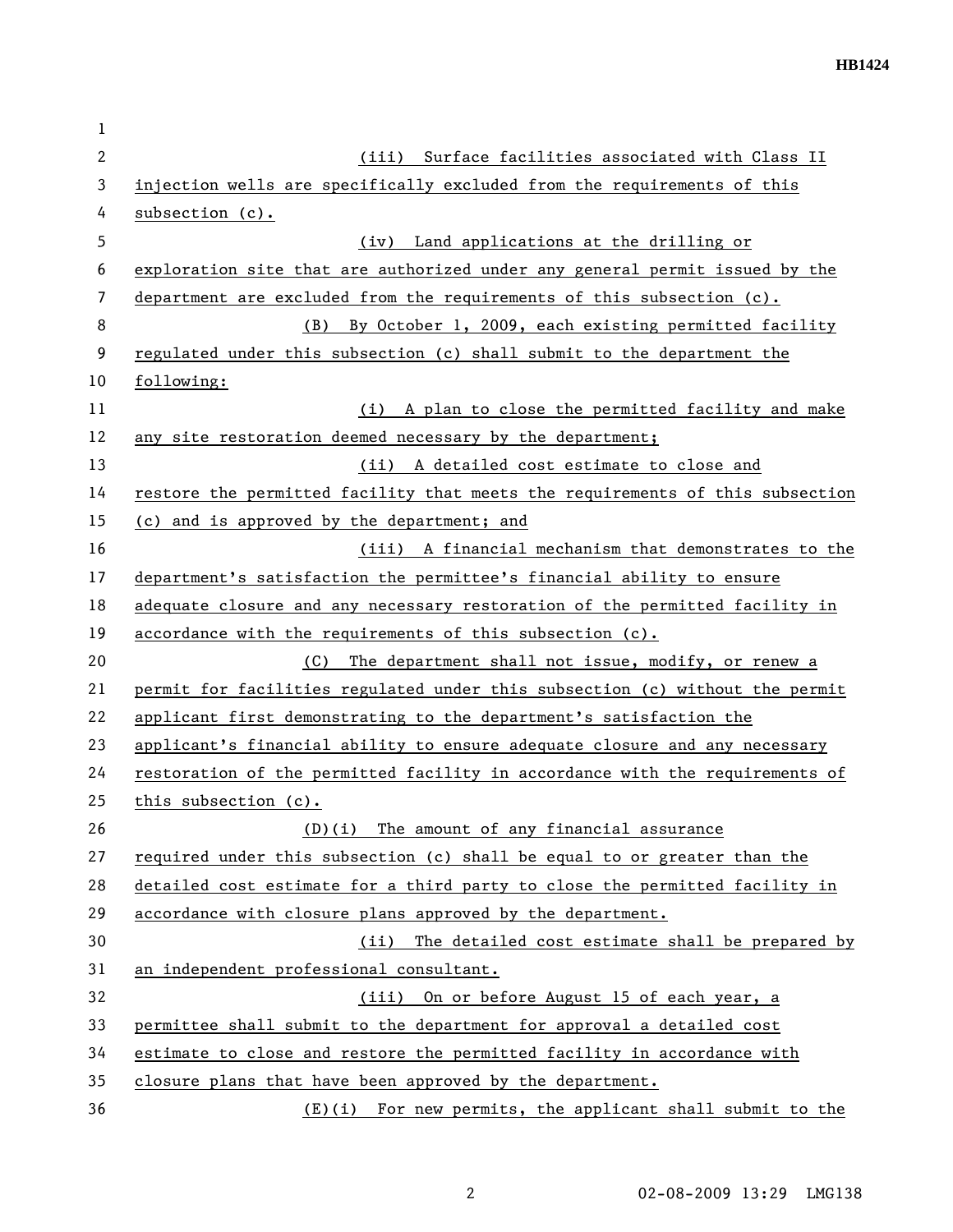| 1  | department for approval a detailed cost estimate to close and restore the     |
|----|-------------------------------------------------------------------------------|
| 2  | facility based on the proposed operation and capacity of the facility from    |
| 3  | the date the permit is issued through the following October 1.                |
| 4  | (ii) For renewal or modification applications, the                            |
| 5  | permittee shall submit to the department for approval a detailed cost         |
| 6  | estimate to close and restore the permitted facility based on closure plans   |
| 7  | that have been approved by the department.                                    |
| 8  | $(F)(i)$ For each permit, the financial assurance mechanism                   |
| 9  | shall be renewed on October 1 of each year.                                   |
| 10 | (ii) For each permit, documentation that the                                  |
| 11 | required financial assurance mechanism has been renewed beginning October 1   |
| 12 | of that year shall be received by the department by September 15 of each year |
| 13 | or the department shall initiate procedures to:                               |
| 14 | Take possession of the funds guaranteed by the financial assurance<br>(a)     |
| 15 | mechanism; and                                                                |
| 16 | (b)(1) Suspend or revoke the permit under which the facility is               |
| 17 | operated.                                                                     |
| 18 | (2) A permit shall remain suspended until a financial assurance               |
| 19 | mechanism is provided to the department in accordance with this subsection.   |
| 20 | (iii) The permittee is responsible for ensuring that                          |
| 21 | documentation of annual renewal is received by the department by its due      |
| 22 | date.                                                                         |
| 23 | The permittee or applicant shall demonstrate financial<br>(2)                 |
| 24 | ability to adequately close or restore the land application or storage        |
| 25 | facility by:                                                                  |
| 26 | Obtaining insurance that specifically covers closure<br>(A)                   |
| 27 | and restoration costs;                                                        |
| 28 | Obtaining a letter of credit;<br>(B)                                          |
| 29 | (C)<br>Obtaining a bond or other surety instrument;                           |
| 30 | Creating a trust fund or an escrow account;<br>(D)                            |
| 31 | (E)<br>Combining any of the instruments in $(c)(2)(A) - (D)$ ;                |
| 32 | or                                                                            |
| 33 | Any other financial instrument approved by the<br>(F)                         |
| 34 | director.                                                                     |
| 35 | A financial instrument required by this subsection shall:<br>(3)              |
| 36 | Be posted to the benefit of the department;<br>(A)                            |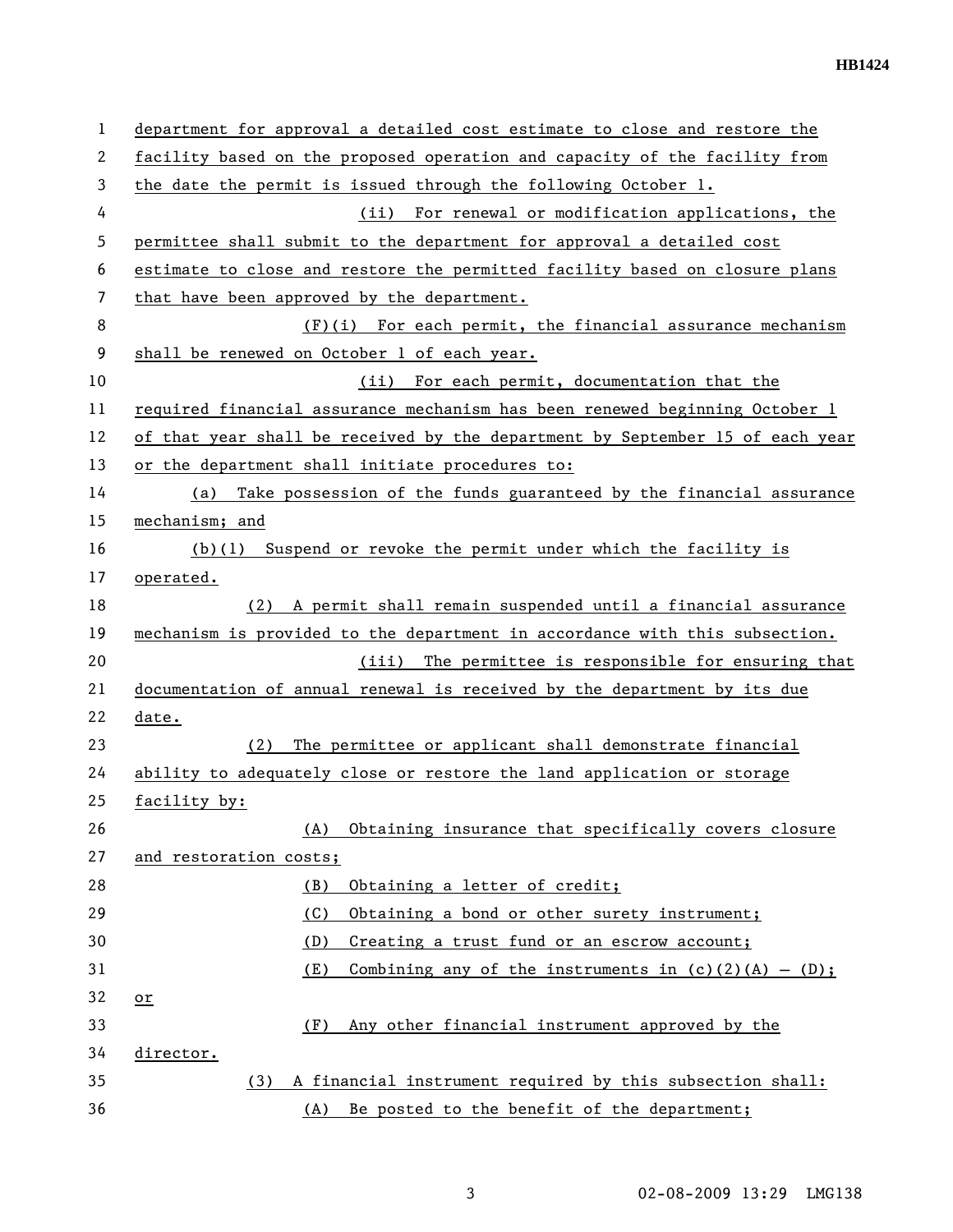**HB1424** 

| $\mathbf{1}$   | Provide that the financial instrument cannot be<br>(B)                                    |
|----------------|-------------------------------------------------------------------------------------------|
| $\overline{2}$ | cancelled without sixty (60) days prior written notice addressed to the                   |
| 3              | department's legal division chief as evidenced by a signed, certified mail                |
| 4              | with a return receipt request; and                                                        |
| 5              | (C)<br>Be reviewed by the department upon receipt of the                                  |
| 6              | cancellation notice to determine whether to initiate procedures to revoke or              |
| $\overline{7}$ | suspend the facility's permit and whether to initiate procedures to take                  |
| 8              | possession of the funds guaranteed by the financial assurance mechanism.                  |
| 9              | (4) Before the department may release a financial assurance                               |
| 10             | mechanism, the department shall receive a certification by a professional                 |
| 11             | engineer that the permitted facility has been closed and restored in                      |
| 12             | accordance with closure plans that have been approved by the department.                  |
| 13             | (5) The department is not responsible for the operation,                                  |
| 14             | closure, or restoration of a facility regulated under this subsection.                    |
| 15             | $(d)(1)$ When any an application for the issuance of a new permit or a                    |
| 16             | major modification of an existing permit is filed with the department, the                |
| 17             | department shall cause notice of the application to be published in a                     |
| 18             | newspaper of general circulation in the county in which the proposed facility             |
| 19             | is to be located.                                                                         |
| 20             | The notice required by subdivision $\left(\frac{e}{1}\right)$ (d)(1) of this<br>(2)       |
| 21             | section shall advise that any interested person may request a public hearing              |
| 22             | on the permit application by giving the department a written request within               |
| 23             | ten (10) days of the publication of the notice.                                           |
| 24             | (3) Should a hearing be deemed necessary by the department or in                          |
| 25             | the event the department If the department determines that a hearing is                   |
| 26             | necessary or desires such a hearing, the department shall schedule a public               |
| 27             | hearing and shall notify by first class mail the applicant and all persons                |
| 28             | that have submitted comments of the date, time, and place of the public                   |
| 29             | hearing.                                                                                  |
| 30             | $\left(\frac{d}{e}(e)(1)(A)\right)$ Whenever the department proposes to grant or deny any |
| 31             | permit application, it shall cause notice of its proposed action to be                    |
| 32             | published in either:                                                                      |
| 33             | A newspaper of general circulation in the county<br>(i)                                   |
| 34             | in which the facility that is the subject of the application is located; or               |
| 35             | In the case of a statewide permit, in a<br>(ii)                                           |
| 36             | newspaper of general circulation in the state.                                            |
|                |                                                                                           |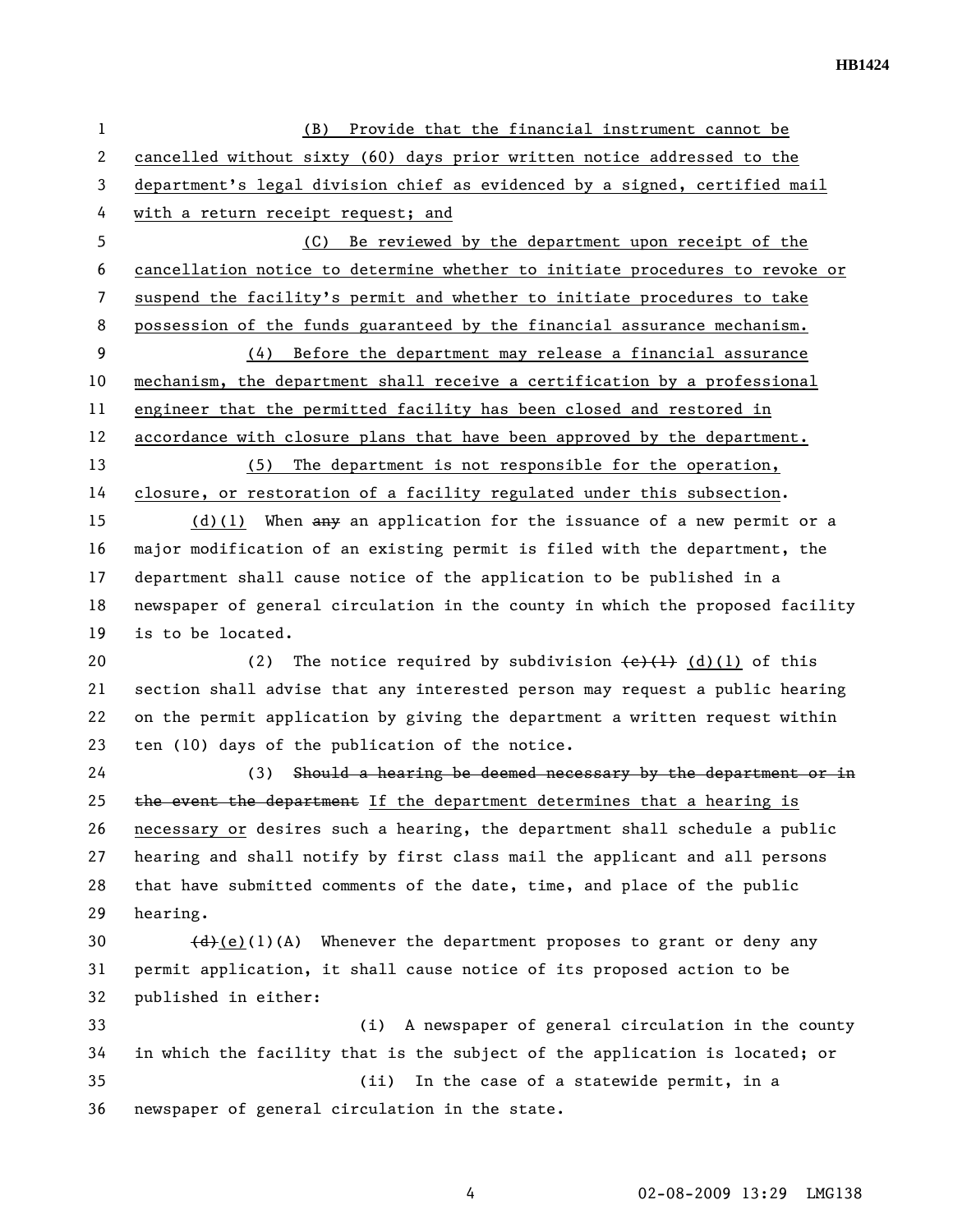1 (B) The notice shall afford any interested party thirty 2 (30) calendar days in which to submit comments on the proposed permit action. 3 (C) At the conclusion of the public comment period, the 4 department shall announce in writing its final decision regarding the permit 5 application. 6 (2)(A)(i) The department's final decision shall include a 7 response to each issue raised in any public comments received during the 8 public comment period. Such-The response shall manifest reasoned 9 consideration of the issues raised by the public comments and shall be 10 supported by appropriate legal, scientific, or practical reasons for 11 accepting or rejecting the substance of the comment in the department's 12 permitting decision. 13 (ii) For the purposes of this section, response to 14 comments by the department should serve the roles of both developing the 15 record for possible judicial review of an individual permitting action and as 16 a record for the public's review of the department's technical and legal 17 interpretations on long-range regulatory issues. 18 (iii) Nothing in this section, however, shall be 19 construed as limiting the department's authority to raise all relevant issues 20 of regulatory concern upon adjudicatory review of the commission of a 21 particular permitting action. 22 (B)(i) In the case of any discharge limit, emission limit, 23 environmental standard, analytical method, or monitoring requirements, the 24 record of the proposed action and the response shall include a written 25 explanation of the rationale for the proposal, demonstrating that any 26 technical requirements or standards are based upon generally accepted 27 scientific knowledge and engineering practices. 28 (ii) For any standard or requirement that is

29 identical to a duly promulgated and an applicable regulation, this 30 demonstration may be satisfied by reference to the regulation. In all other 31 cases, the department must provide its own justification with appropriate 32 reference to the scientific and engineering literature or written studies 33 conducted by the department.

 $\left\{ \frac{1}{2} \right\}$  (f)(1) All costs of publication of notices of applications and 35 notices of proposals to grant permits under this section shall be the 36 responsibility of the applicant.

5 02-08-2009 13:29 LMG138

**HB1424**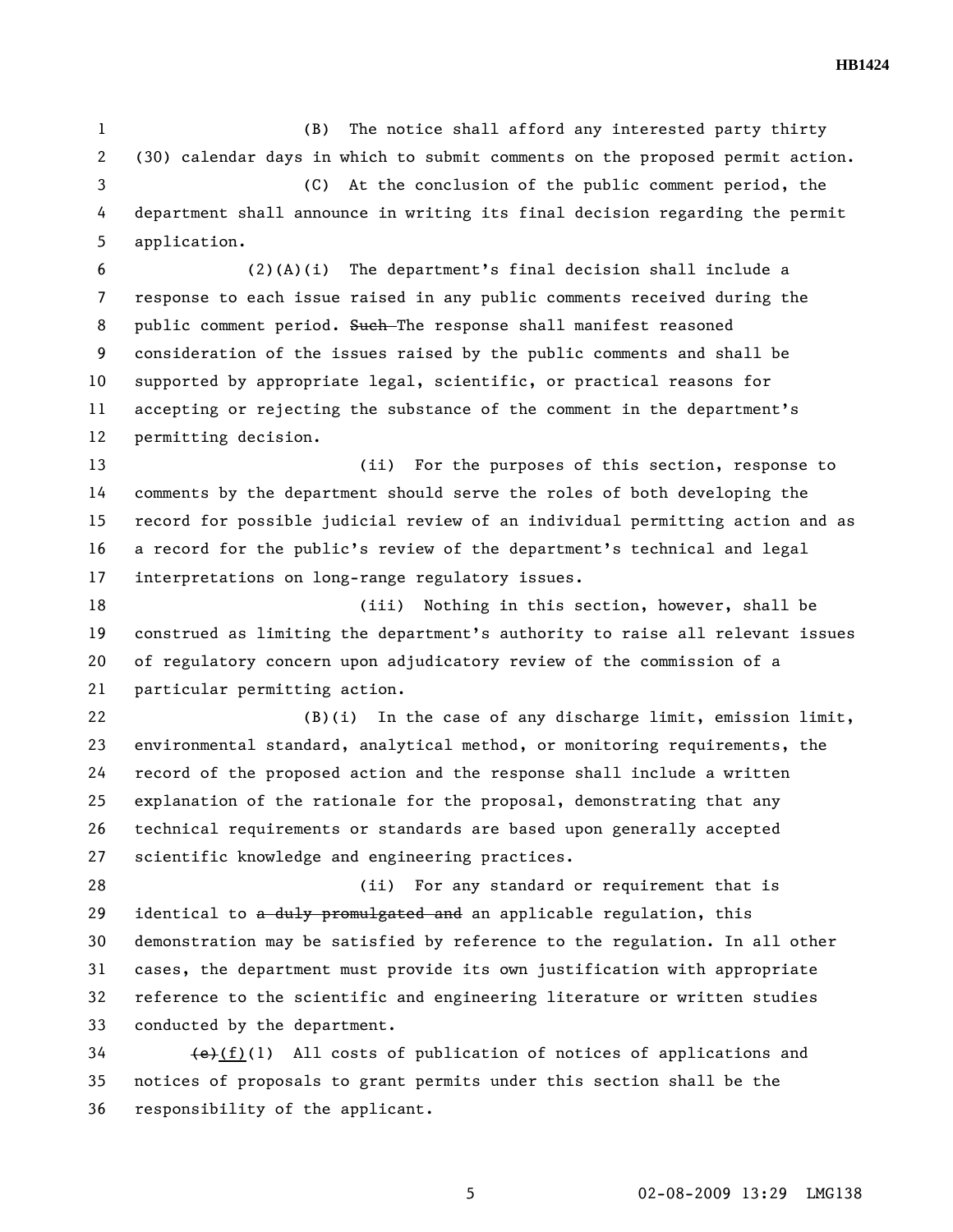1 (2) All costs of publication of notices of proposals to deny a 2 permit under this section shall be the responsibility of the department.

3 (3) Any moneys received pursuant to under subsection  $\left(\frac{e}{f}\right)$  of 4 this section shall be classified as refunds to expenditures.

5  $\leftarrow$   $\leftarrow$   $\leftarrow$  (g) Only those persons that submit comments on the record during 6 the public comment period and the applicant shall have standing to appeal the 7 decision of the department to the Arkansas Pollution Control and Ecology 8 Commission.

9  $\left(\frac{f(x)}{f(x)}(h)(1)\right)$  Permits for the discharge of pollutants into the waters of 10 the state or for the prevention of pollution of the waters of the state shall 11 remain freely transferable, provided the applicant for the transfer notifies 12 the Director of the Arkansas Department of Environmental Quality at least 13 thirty (30) days in advance of the proposed transfer date and submits a 14 disclosure statement as required by § 8-1-106.

15 (2) Only those reasons set out in  $\S$  8-1-106(b)(1) and 8-1- $16$   $106(c)$  shall constitute grounds for denial of a transfer.

17 (3) The permit is automatically transferred to the new permittee 18 unless the director denies the request within thirty (30) days of the receipt 19 of the disclosure statement.

20 (h)(i) In the event of voluminous comments, including, but not limited 21  $\pm$ o including without limitation a petition, the department may require the 22 designation of a representative to accept any notices required by this 23 section.

24  $\leftarrow$   $\leftarrow$   $\leftarrow$   $\leftarrow$  (j) The notice provisions of subsections  $\leftarrow$  (d) and  $\leftarrow$  (e) of this 25 section shall do not apply to permit transfers or minor modifications of 26 existing permits.

27  $\leftarrow$   $\leftarrow$   $\leftarrow$   $\leftarrow$   $\leftarrow$  This section in no way restricts local and county government 28 entities from enacting more stringent ordinances regulating nonmunicipal 29 domestic treatment sewage systems in Arkansas.

30  $(k)(1)$  The commission may promulgate rules to establish a permit-by-31 rule. A permit-by-rule is subject to the public notice requirements and 32 procedural provisions under  $\S$  8-4-202 et seq., but is not subject to the 33 public notice requirements and procedural provisions under §§ 8-4-203 — 8-4- 34 205.

35

## 36 SECTION 2. EMERGENCY CLAUSE. It is found and determined by the

**HB1424**